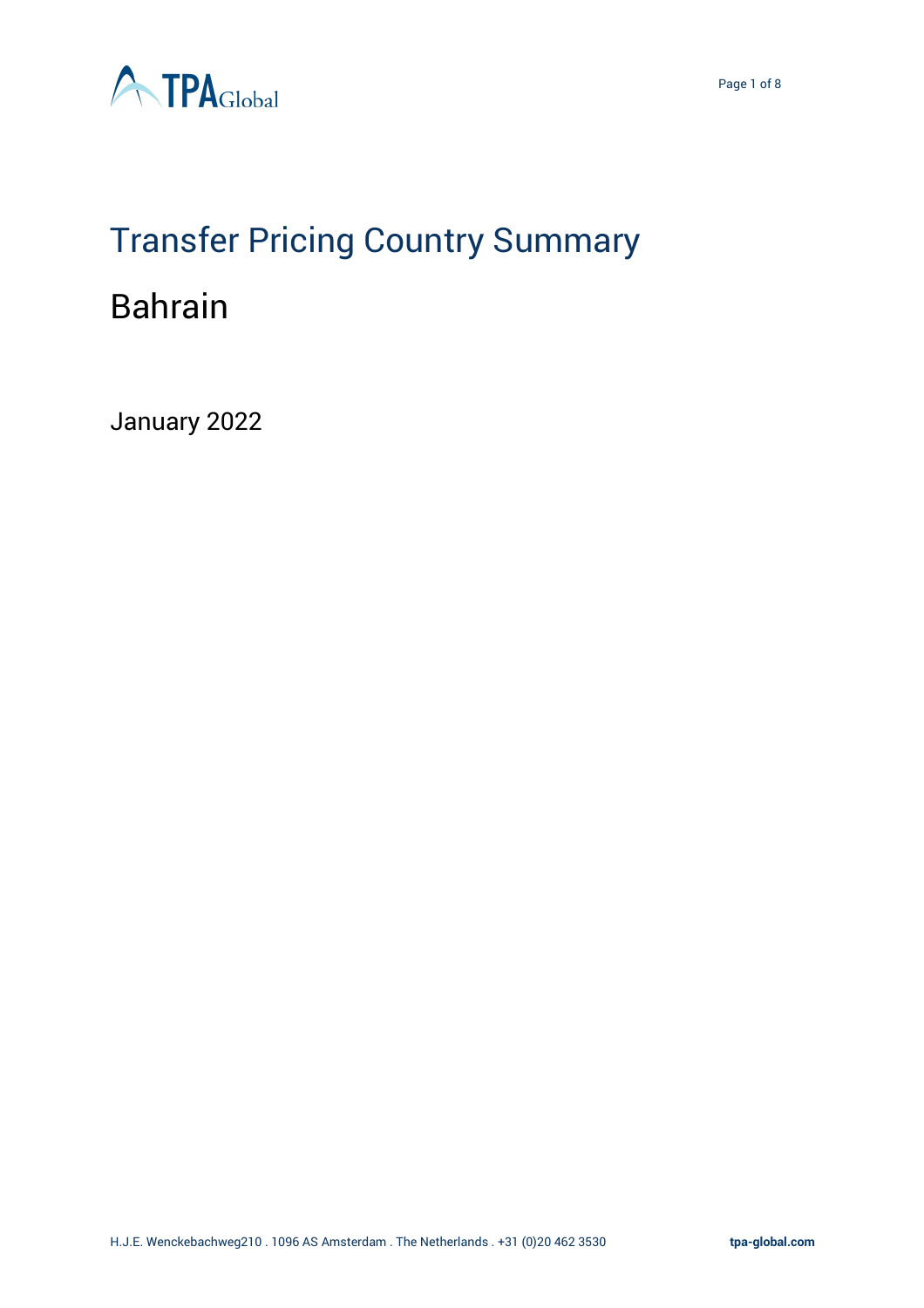# **ATPA**Global

| 1.      |    |                                                                                |
|---------|----|--------------------------------------------------------------------------------|
| 2.      |    |                                                                                |
|         | a) |                                                                                |
|         | b) |                                                                                |
| c)      |    |                                                                                |
|         | d) |                                                                                |
| e)      |    |                                                                                |
| f)      |    |                                                                                |
| 3.      |    |                                                                                |
|         | a) |                                                                                |
|         | b) |                                                                                |
| c)      |    |                                                                                |
|         | d) |                                                                                |
|         | e) |                                                                                |
| f)      |    |                                                                                |
| g)      |    |                                                                                |
|         | h) |                                                                                |
| i)      |    | Production Process for TP Relevant Returns, Documents, Forms and Financials  6 |
| j)      |    |                                                                                |
| k)      |    |                                                                                |
| $\vert$ |    |                                                                                |
|         | m) |                                                                                |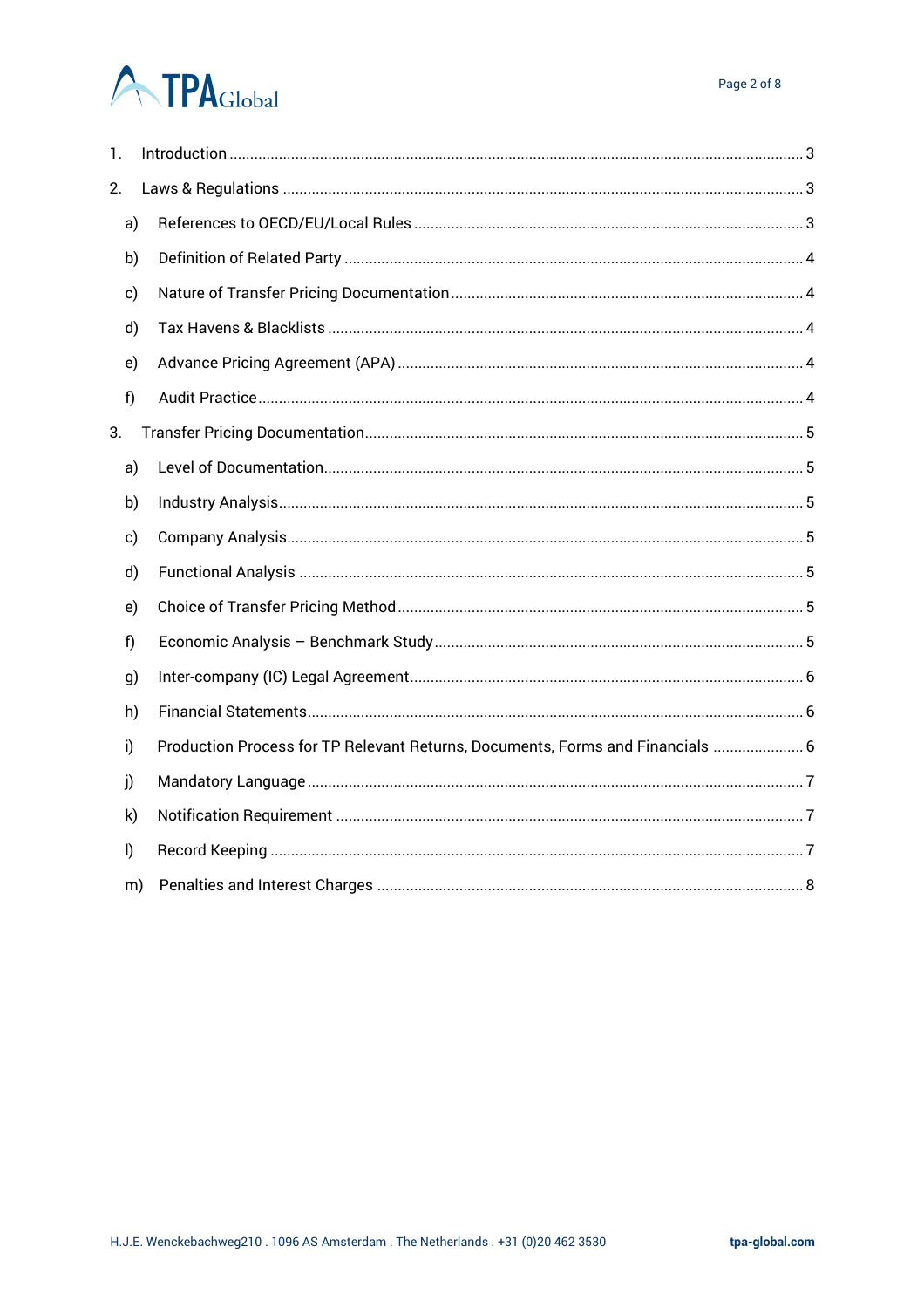

# <span id="page-2-0"></span>1. Introduction

Bahrain is not a member of OECD and it has no TP regulations in domestic laws.

#### <span id="page-2-2"></span><span id="page-2-1"></span>2. Laws & Regulations

#### a) References to OECD/EU/Local Rules

Bahrain joined the Base Erosion and Profit Shifting (BEPS) Inclusive System of the Organisation for Economic Co-operation and Development (OECD) in May 2018, pledging to conform with the international tax framework and execute the BEPS minimum criteria.<sup>1</sup>

CbCR norms were applied on 1 January 2021, releasing Ministerial Decision No. 28 of 2021, which establishes CbCR rules for MNEs doing business in the country. The resolution follows the OECD Model Legislation outlined in the Action 13 report and Annex III of Chapter V of the OECD Transfer Pricing Guidelines in broad terms. According to the new requirements, if a business or branch in Bahrain is a member of an MNE group with consolidated group revenue of at least BHD342 million in the previous fiscal year, it must file a CbC report and/or CbCR notification in Bahrain. The new reporting requirements will be in effect for fiscal years starting on or after January 1, 2021. A Constituent Entity is an entity that is subject to the CbCR rules.<sup>2</sup>

Bahrain is a member of the BEPS Inclusive Framework (BEPS IF) and hence adheres to the BEPS minimum level for CbCR regulation implementation.<sup>3</sup>

Furthermore, in December 2019, Bahrain signed the Multilateral Competent Authority Agreement (MCAA) on the Sharing of CbC Reports, which establishes a mechanism for the automatic exchange of CbC reports among members.

In January 2021, Bahrain ratified the MCAA on the exchange of CbC reports.<sup>4</sup>

In addition to CbCR, Bahrain has an existing value added tax statute that recognizes the OECD transfer pricing guidelines 'arm's length concept' for valuing transactions between related parties.

These features shed light on Bahrain's perspective on the importance of fully established, welldocumented intercompany transfer pricing agreements.<sup>5</sup>

<sup>&</sup>lt;sup>1</sup> [Bahrain introduces Country by Country Reporting | EY -](https://www.ey.com/en_gl/tax-alerts/bahrain-introduces-country-by-country-reporting) Global

<sup>&</sup>lt;sup>2</sup> [Bahrain introduces Country by Country Reporting | EY -](https://www.ey.com/en_gl/tax-alerts/bahrain-introduces-country-by-country-reporting) Global

<sup>3</sup> [ey-worldwide-transfer-pricing-guide-10-september-2020 \(2\).pdf,](file:///C:/Users/m.pereira/OneDrive%20-%20TPA%20Global/Country%20Summary/ey-worldwide-transfer-pricing-guide-10-september-2020%20(2).pdf) p. 48

<sup>4</sup> [Bahrain introduces Country by Country Reporting | EY -](https://www.ey.com/en_gl/tax-alerts/bahrain-introduces-country-by-country-reporting) Global

<sup>5</sup> [Bahrain Country by Country Reporting \(CbCR\) requirements \(pwc.com\)](https://www.pwc.com/m1/en/services/tax/me-tax-legal-news/2021/bahrain-country-by-country-reporting-requirements.html)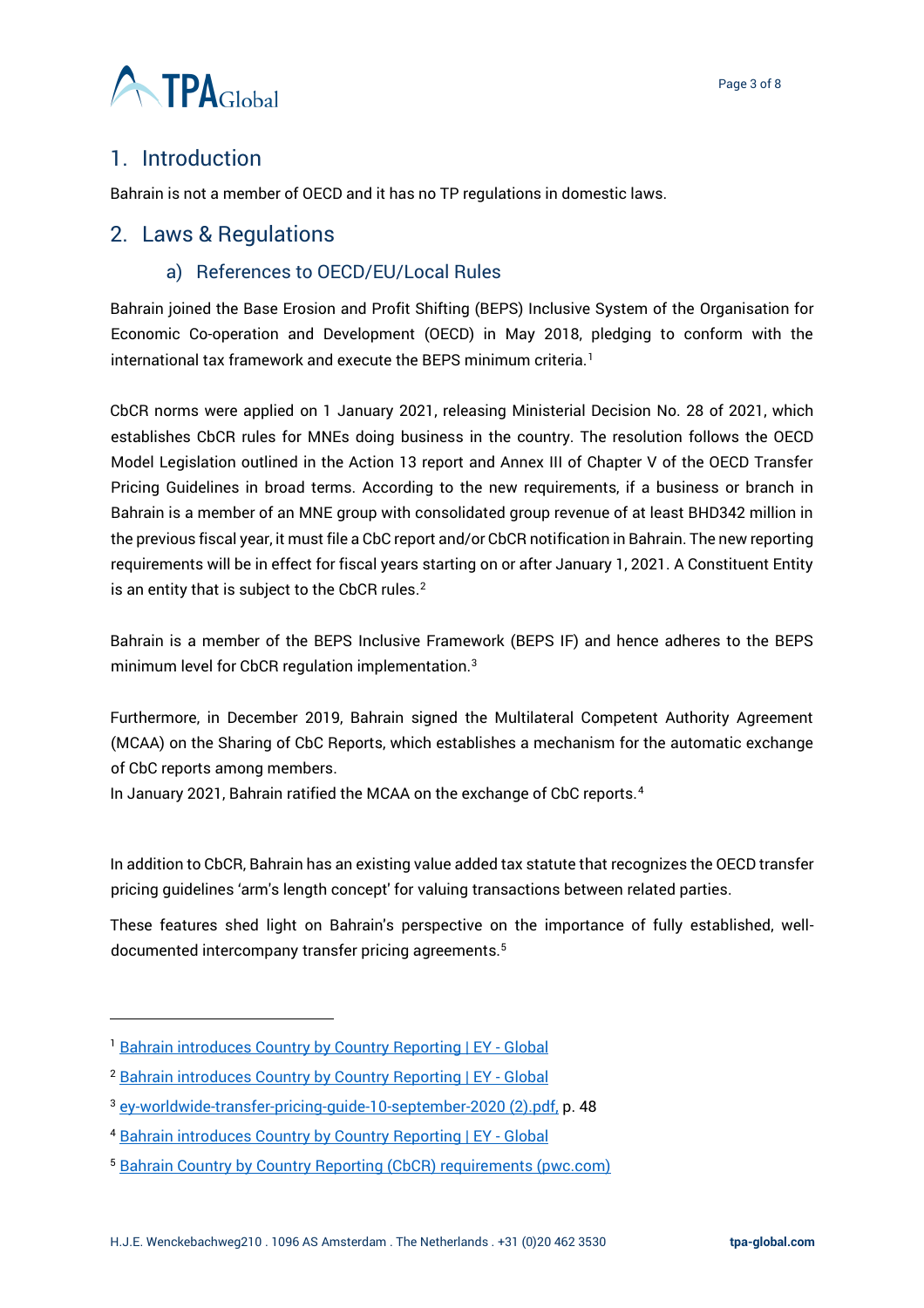

#### b) Definition of Related Party

<span id="page-3-0"></span>Market value shall be imposed on a supply between related parties where the value of the supply is less than market value and the recipient of the supply cannot claim the corresponding input tax in full, according to Article 22 of the VAT Law and Article 24 of the Executive Regulations.<sup>6</sup>

#### c) Nature of Transfer Pricing Documentation

<span id="page-3-1"></span>Bahrain joined the Organisation for Economic Co-operation and Development's (OECD) Base Erosion and Profit Shifting (BEPS) Inclusive System in May 2018.<sup>7</sup>

The Kingdom of Bahrain (Bahrain) has issued Resolution No. 28 for the year 2021 (dated February 4, 2021), which established rules for Country-by-Country Reporting (CbCR). Bahrain has committed to implementing the four minimum criteria, including CbCR, as part of the Organisation for Economic Cooperation and Development's (OECD) and G20's inclusive framework on Base Erosion and Profit Shifting (BEPS) project.<sup>8</sup>

#### d) Tax Havens & Blacklists

<span id="page-3-2"></span>European Union ministers agreed a blacklist of 17 non-EU tax havens on Tuesday, including the United Arab Emirates, Bahrain, and Tunisia.

Following the OECD's decision to develop a list of "uncooperative tax havens," the list is the latest worldwide effort to combat tax avoidance, which is increasingly recognized as a moral issue.<sup>9</sup>

#### e) Advance Pricing Agreement (APA)

<span id="page-3-3"></span>APAs are not applicable.<sup>10</sup>

#### f) Audit Practice

<span id="page-3-4"></span>Not applicable.

<sup>6</sup> [Bahrain: Related party transactions for VAT purposes \(pwc.com\)](https://www.pwc.com/m1/en/tax/documents/2020/bahrain-related-party-transactions-for-vat-purposes.pdf)

<sup>&</sup>lt;sup>7</sup> [Bahrain introduces Country by Country Reporting | EY -](https://www.ey.com/en_gl/tax-alerts/bahrain-introduces-country-by-country-reporting) Global

<sup>8</sup> [Bahrain Country by Country Reporting \(CbCR\) requirements \(pwc.com\)](https://www.pwc.com/m1/en/services/tax/me-tax-legal-news/2021/bahrain-country-by-country-reporting-requirements.html)

<sup>&</sup>lt;sup>9</sup> [EU blacklists UAE, Bahrain and Tunisia as tax havens | Middle East Eye](https://www.middleeasteye.net/news/eu-blacklists-uae-bahrain-and-tunisia-tax-havens)

<sup>10</sup> [ey-worldwide-transfer-pricing-guide-10-september-2020 \(2\).pdf,](file:///C:/Users/m.pereira/OneDrive%20-%20TPA%20Global/Country%20Summary/ey-worldwide-transfer-pricing-guide-10-september-2020%20(2).pdf) p. 50.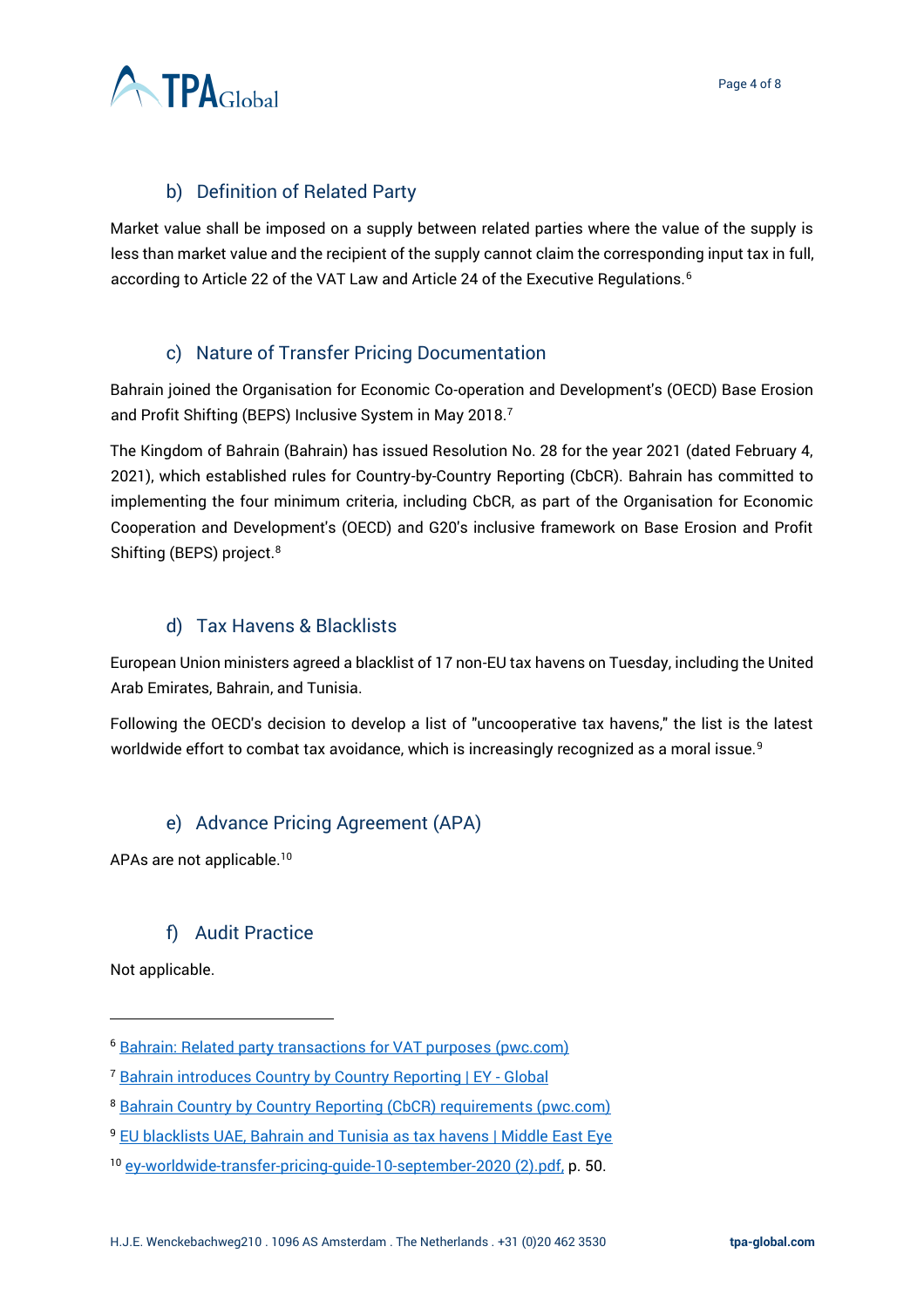

# <span id="page-4-1"></span><span id="page-4-0"></span>3. Transfer Pricing Documentation

#### a) Level of Documentation

Not applicable.

#### b) Industry Analysis

<span id="page-4-2"></span>By identifying value drivers for the relevant industry, a first indication of the level of profitability common in the industry is being given.

#### c) Company Analysis

<span id="page-4-3"></span>A description of the management structure of the local entity, a local organisation chart, and a description of the individuals to whom local management reports and the country(ies) in which such individuals maintain their principal offices.

A detailed description of the business and business strategy pursued by the local entity including an indication whether the local entity has been involved in or affected by business restructurings or intangibles transfers in the present or immediately past year and an explanation of those aspects of such transactions affecting the local entity.

#### d) Functional Analysis

<span id="page-4-4"></span>In conducting a functional analysis, an assessment is made of the significant activities and responsibilities that are performed by the related parties relevant to the Intercompany Transactions under review, the tangible and intangible assets that are employed and the risks that are borne in undertaking the business activities. Such an assessment is consistent with the recommendations that have been made in the OECD Guidelines at paragraph 1.51.

#### e) Choice of Transfer Pricing Method

<span id="page-4-5"></span>Not applicable.

#### f) Economic Analysis – Benchmark Study

<span id="page-4-6"></span>Not applicable.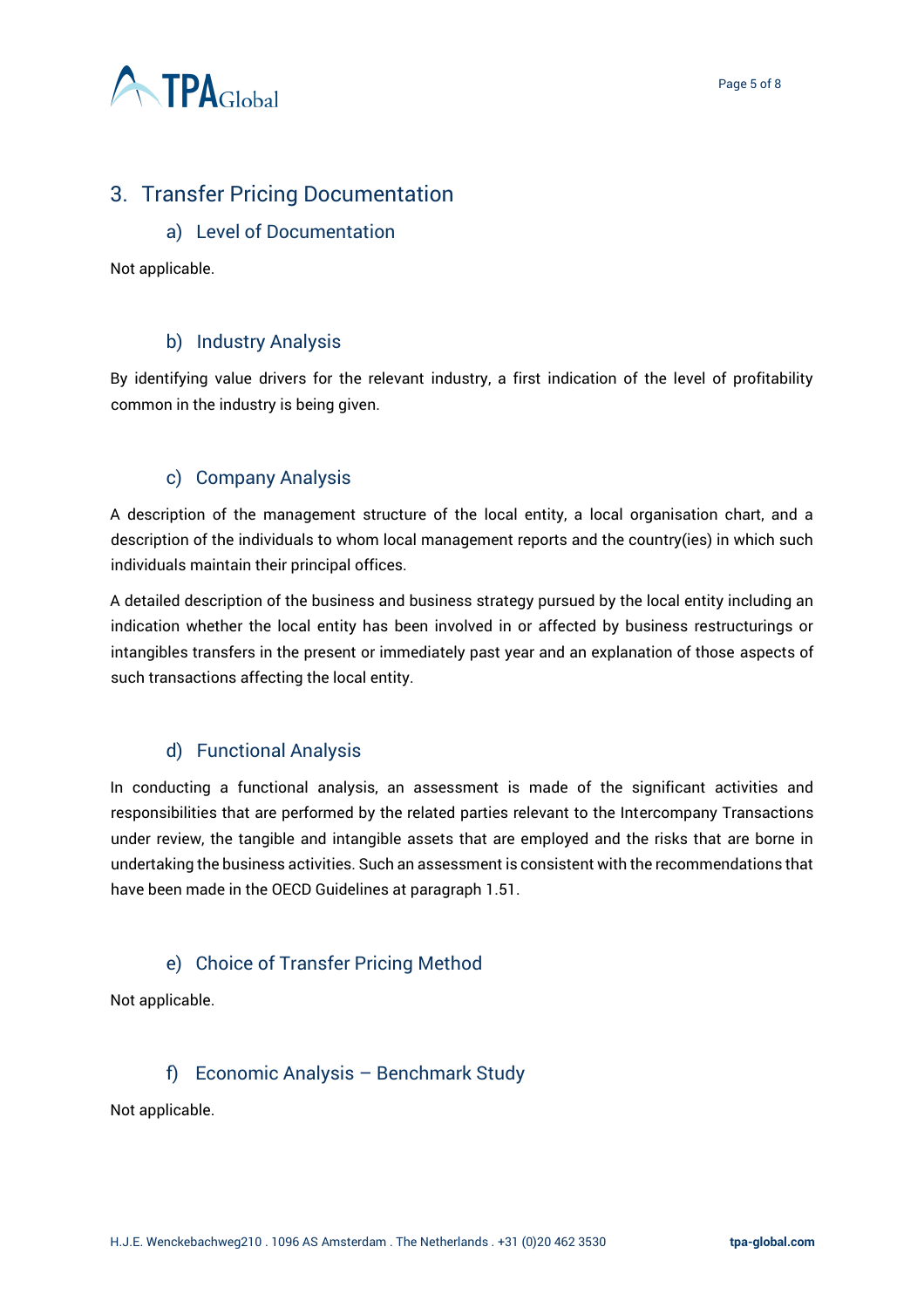

## g) Inter-company (IC) Legal Agreement

<span id="page-5-0"></span>Although an Inter-company legal agreement formalizes the business and financial relationship between group entities, the legal agreements have a lower ranking since the OECD 2017 Guidelines made the ''conduct of parties'' the prevailing concept.

#### h) Financial Statements

<span id="page-5-1"></span>Not applicable.

# <span id="page-5-2"></span>i) Production Process for TP Relevant Returns, Documents, Forms and Financials

In the chart below, the existence of the filing requirements with the details of which format is used, the latest filing date, notification requirement and its deadline, thresholds to be applied in case it exists, and the required languages are demonstrated. This information can be seen respectively for CIT, master file, local file, CbCR, local forms, annual accounts and segmented P&L documentations.

|                      | Prepare or<br>File? | Format | <b>Deadline</b> | Notification<br>Deadline* | Threshold*<br>(Yes/No) | Local Language<br>(Yes/No)*(If "No",<br>it can be filed in<br>English) |
|----------------------|---------------------|--------|-----------------|---------------------------|------------------------|------------------------------------------------------------------------|
| Corporat<br>e Income | File                | Local  |                 | n.a.                      |                        | n.a.                                                                   |
| <b>Tax</b>           |                     | GAAP   | 15 March        |                           | No                     |                                                                        |
| <b>Master</b>        | n.a.                | n.a.   | n.a.            | n.a.                      |                        | n.a.                                                                   |
| <b>File</b>          |                     |        |                 |                           | n.a.                   |                                                                        |
| <b>Local File</b>    | n.a.                | n.a.   | n.a.            | n.a.                      |                        | n.a.                                                                   |
|                      |                     |        |                 |                           | n.a.                   |                                                                        |
| <b>CbCR</b>          | n.a.                |        |                 | n.a.                      |                        | n.a.                                                                   |
|                      |                     | n.a.   | n.a.            |                           | n.a.                   |                                                                        |
| Local                | n.a.                | n.a.   | n.a.            | n.a.                      |                        | n.a.                                                                   |
| form X               |                     |        |                 |                           | n.a.                   |                                                                        |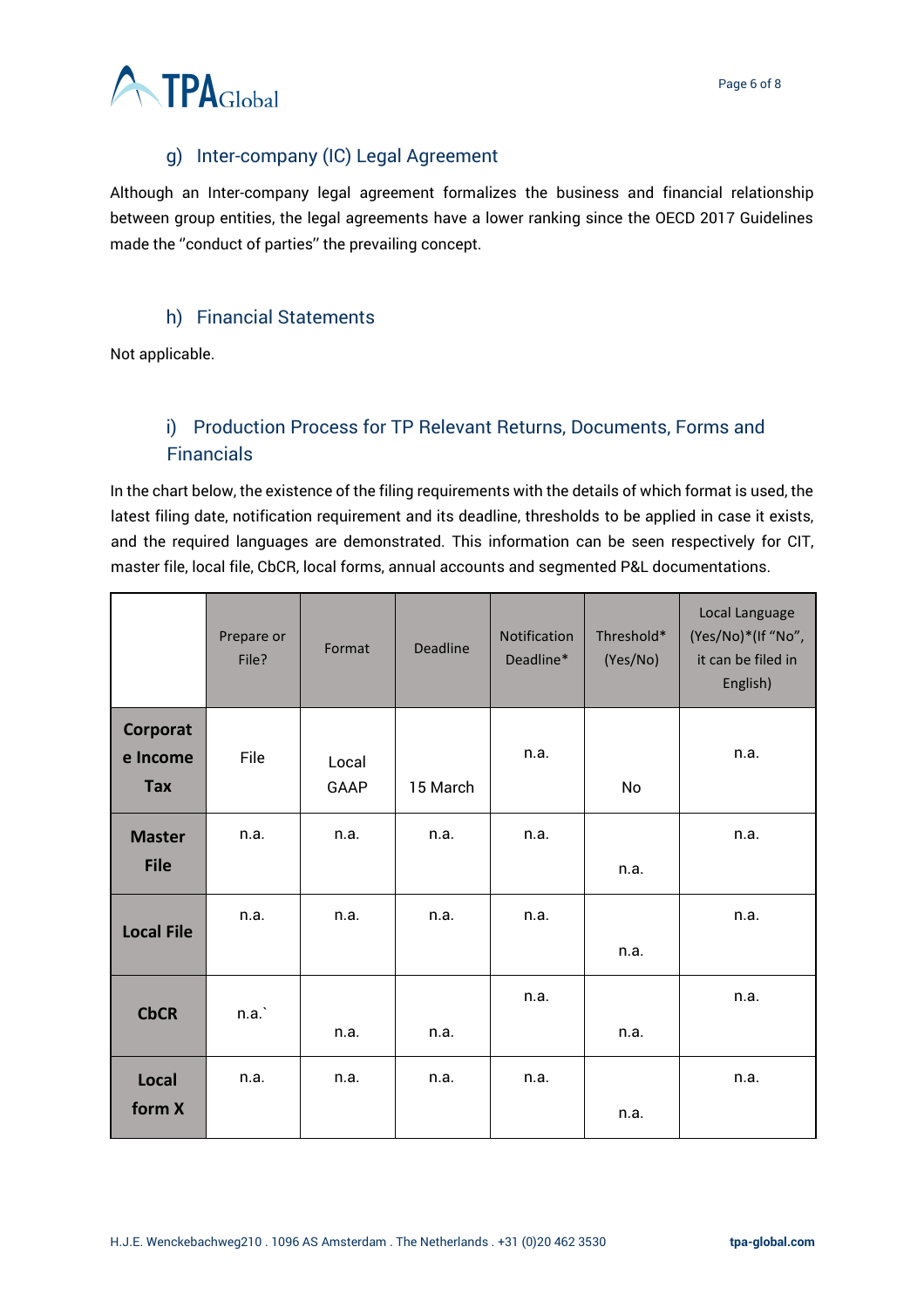

| <b>Local</b>                                                                                                                                                               | n.a. |      |      | n.a. |      | n.a. |  |  |  |  |
|----------------------------------------------------------------------------------------------------------------------------------------------------------------------------|------|------|------|------|------|------|--|--|--|--|
| form Y                                                                                                                                                                     |      | n.a. | n.a. |      | n.a. |      |  |  |  |  |
| Local                                                                                                                                                                      |      |      |      | n.a. |      | n.a. |  |  |  |  |
| form Z                                                                                                                                                                     | n.a. | n.a. | n.a. |      | n.a. |      |  |  |  |  |
| <b>Annual</b>                                                                                                                                                              | n.a. |      |      | n.a. |      | n.a. |  |  |  |  |
| <b>Accounts</b>                                                                                                                                                            |      | n.a. | n.a. |      | n.a. |      |  |  |  |  |
| <b>Segment</b>                                                                                                                                                             | n.a. | n.a. | n.a. | n.a. |      | n.a. |  |  |  |  |
| ed P&L                                                                                                                                                                     |      |      |      |      | n.a. |      |  |  |  |  |
| * Bahrain has signed the MCAA agreement for the filing of CBCR.                                                                                                            |      |      |      |      |      |      |  |  |  |  |
| * Bahrain does not request as much and detailed information from smaller and less complex enterprises<br>(SME's included) than it does from large and complex enterprises. |      |      |      |      |      |      |  |  |  |  |

#### j) Mandatory Language

<span id="page-6-0"></span>There is no requirement for local language.

#### k) Notification Requirement

<span id="page-6-1"></span>A Bahraini Constituent Entity must send a notification no later than the last day of the MNE group's reporting fiscal year. This notice should state if the Constituent Entity is the MNE group's Ultimate Parent Entity (UPE). If the Constituent Entity is not the UPE, the Reporting Entity's identity and tax domicile must be included in the notification. The first Bahrain notification deadline for MNE groups with a fiscal year end of December 31, 2021 will be December 31, 2021.<sup>11</sup>

#### l) Record Keeping

<span id="page-6-2"></span>Not applicable.

<sup>&</sup>lt;sup>11</sup> [Bahrain introduces Country by Country Reporting | EY -](https://www.ey.com/en_gl/tax-alerts/bahrain-introduces-country-by-country-reporting) Global